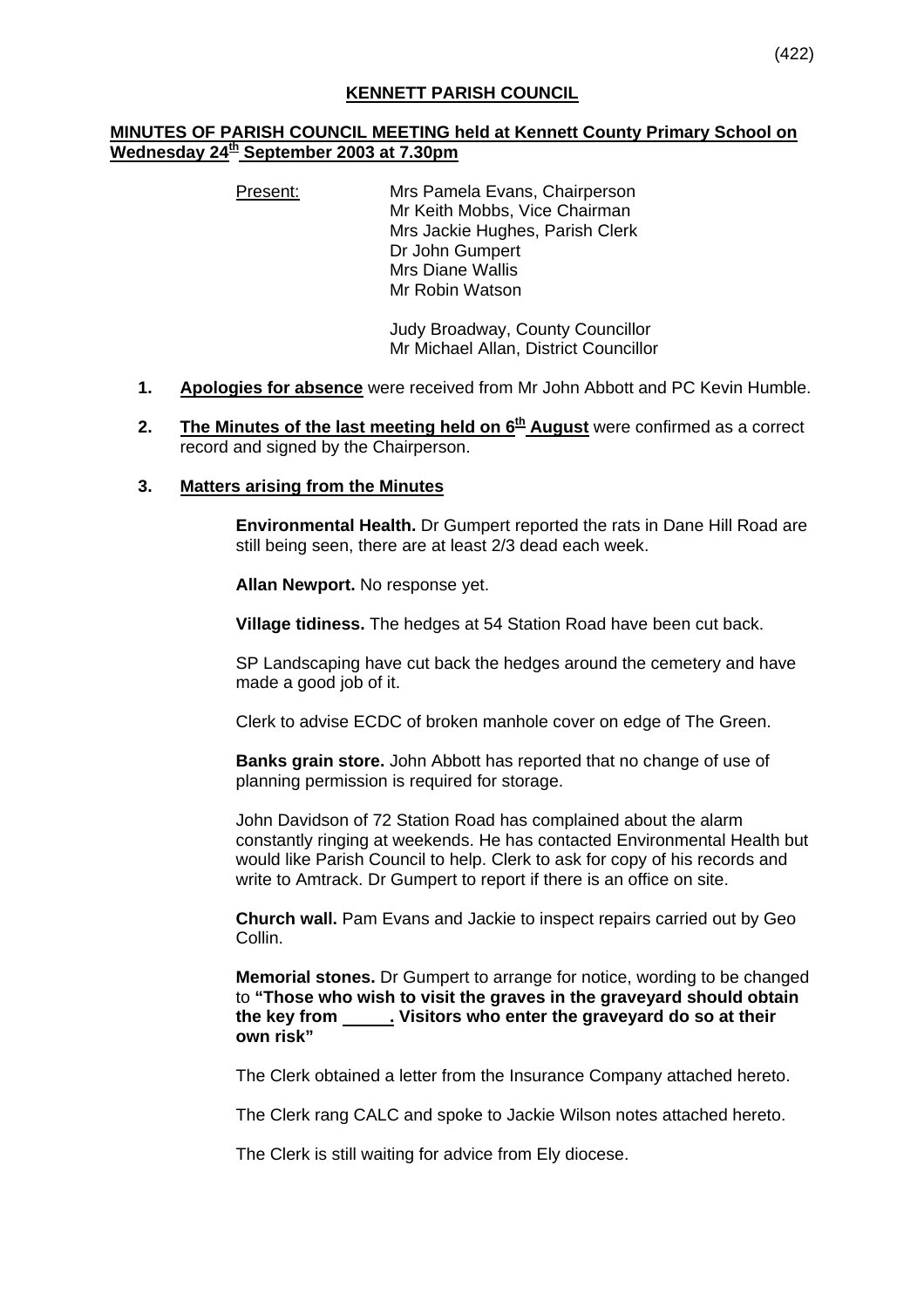(423) The Clerk to ask the Diocese if we can inspect and if they can recommend a contractor or consultant who can carry this out on our behalf.

**ACRE Rural Housing Enabler.** We are waiting to hear further from Susan Candlish.

#### **4. Police and Community**

The reported crime figures for the month of July are attached hereto, there were no crimes reported in Kennett.

The Police Community Support Officers is recruiting and is to hold an information evening for funding. Michael Allan will report for the PC. Michael Allan asked if the PC would be prepared to contribute towards the £27000 cost together with other parishes, we would like more information first.

# **5. Donations**

| Newmarket Day Centre            | 50.00  |
|---------------------------------|--------|
| Kennett PCC                     | 125.00 |
| Kennett & Kentford Village Hall | 75.00  |
| East Anglia Air Ambulance       | 25.00  |

### **6. Accounts for payment**

| The following account was passed for payment: |        |
|-----------------------------------------------|--------|
| TXU Energi - August supply                    | 23.91  |
| TXU Energi - September supply                 | 23.91  |
| Alfred McAlpine - Aug & Sept maintenance      | 62.73  |
| Moore Stephens - Audit fee                    | 141.00 |
| George Collin & Sons - Church wall repair     | 405.37 |

Confirmation of petty cash payment made:

| Postage stamps | 3.36 |
|----------------|------|
|----------------|------|

| Transfer from deposit approved | 700.00 |
|--------------------------------|--------|
|--------------------------------|--------|

Notice to be displayed on notice board advising close of audit.

Clerk to arrange quote for more street lighting.

# **7. Planning matters**

|             | 03/00665/FUL Variation of condition: To operate motocross<br>track on Wednesdays. Wildtracks Offroad<br>Activity Park Plantation Farm Chippenham Road<br>Kennett | Refused       |
|-------------|------------------------------------------------------------------------------------------------------------------------------------------------------------------|---------------|
|             | 03/00822/FUL Demolish car port & construct new bungalow &<br>garage. Land adjacent 58 Station Road Kennett                                                       | No objections |
| E/0443/85/F | Felling of diseased Sycamore tree<br>10g Dane Hill Road Kennett                                                                                                  | Approved      |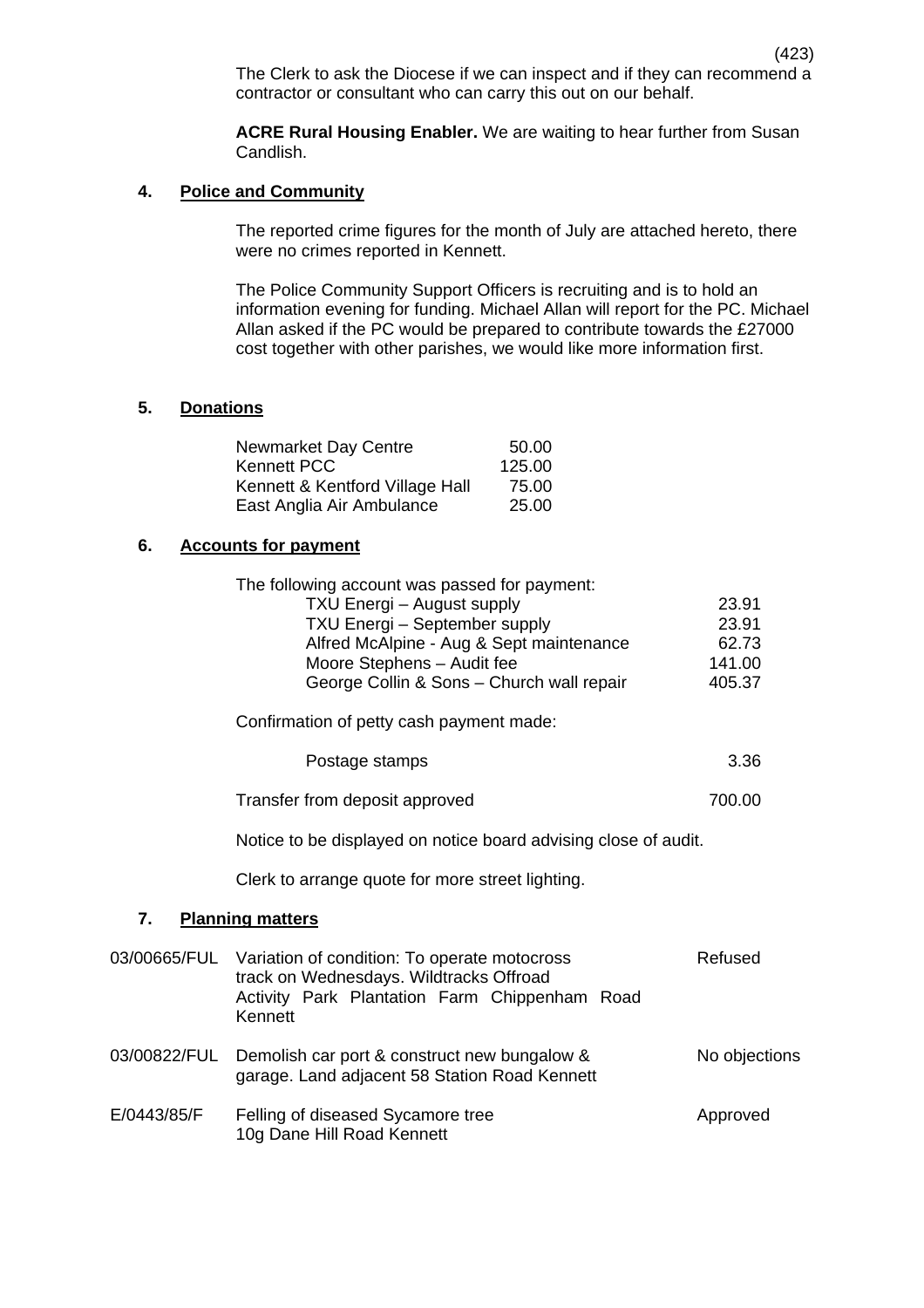| 8.                             | <b>Correspondence</b>                                    | (424)                     |
|--------------------------------|----------------------------------------------------------|---------------------------|
| Addenbrookes                   | <b>Public Consultation - NHS Foundation Trust status</b> | Noted                     |
| <b>NHS</b><br>ADeC             | The Guide                                                | <b>Noted</b>              |
| ADeC                           | <b>Youth Arts Provision</b>                              | Noted see<br>Note 1 below |
| A M Street<br>Lighting         | New outage telephone number                              | Noted                     |
| <b>Atkins</b>                  | E A roadworks traffic information leaflet Aug - Nov 2003 | <b>Noted</b>              |
| Cambs ACRE                     | AGM date & Harvest magazine                              | <b>Noted</b>              |
| <b>CALC</b>                    | Bulletin and AGM agenda                                  | <b>Noted</b>              |
| Cambs CC                       | <b>Parish Planting Scheme</b>                            | Noted see<br>Note 2 below |
| Cambs CC                       | Don't Drive Tired Campaign poster                        | Notice board              |
| Cambs CC                       | Changes to local bus service                             | Noted                     |
| Cambs CC                       | Jointly Funded Minor Highways Improvements               | Noted see<br>Note 3 below |
| Cambs CC                       | <b>National Youth Agency</b>                             | <b>Noted</b>              |
| Cambs CC                       | Highway Maintenance Best Value                           | <b>Noted</b>              |
| <b>CIACAdvice line leaflet</b> | Notice board                                             |                           |
| Clerks &<br>Councils           | Direct magazine                                          | <b>Noted</b>              |
| Countryside<br>Agency          | Rights of way information map                            | Noted see<br>Note 4 below |
| Defra                          | Rural services standard 2003                             | Noted                     |
| Environment<br>Agency          | <b>Flood Data</b>                                        | <b>Noted</b>              |
| <b>ECDC</b>                    | Council Decision Lists, Action List and Agendas          | <b>Noted</b>              |
| <b>ECDC</b>                    | Fridgesavers Sponsored by Npower                         | Notice board              |
| <b>ECDC</b>                    | <b>Planning Policy Guidance on Housing</b>               | <b>Noted</b>              |
| Good night                     | Volunteers required                                      | Noted                     |
| Glasdon                        | <b>Litter bins</b>                                       | Noted                     |
| Hallshire                      | Database of village halls                                | Noted see                 |